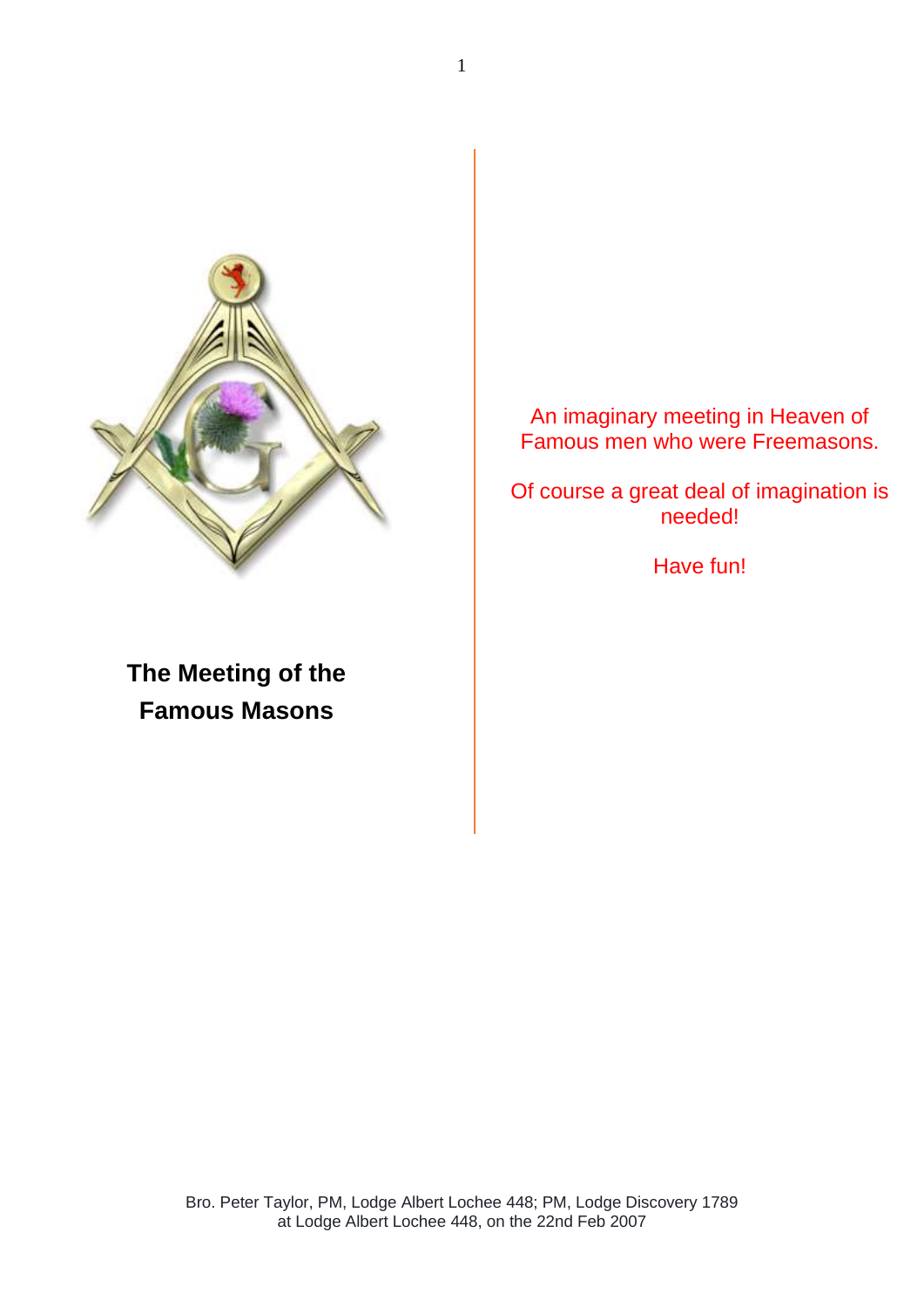## **The Meeting of Famous Freemasons aka The Celestial Lodge**

(A bit of Imagination is required)

## INSTALLATION NIGHT AT THE CELESTIAL LODGE

As we are all well aware, and as is pointed out in the North East Corner lecture in part of our Ritual, it cannot be denied that we always had many members of rank and affluence. Over the centuries many well known men have been members of our Noble Craft.

For a few moments, please allow your imaginations to run wild and consider what may take place at the Installation of The Celestial Lodge, otherwise known as the Grand Lodge Above.

Even though it was late autumn, there was a warm breeze blowing and the sun was setting behind the Lodge Hall. Gathered in the parking lot filled with their works were Bros Henry Ford, Ransom Olds, Walter Chrysler, Andre Citroen and John Willys, another automotive pioneer; the only vehicle missing was Bro Hart Massey's tractor.

Greeting members in the entrance hall was Bro Cliff Arquette of Charley Weaver fame a renowned comedian, actor, pianist, composer and songwriter and Bro Ed Wynn, comedian and father of Keenan Wynn. In the boardroom, a group of senior Brothers were gathered including Bros Walter Disney, Chet Huntley, Wendell Corey, Van Johnson, John Steinbeck, Fred McMurray and John Cameron Swayze, famous for Timex TV adverts and news reporter. Also Robert Cummings of TV sitcom fame, going on about his life-long devotion to healthy eating: "I'd love to tell all those critics how well I feel today because of my diet. But they're all dead." He quoted!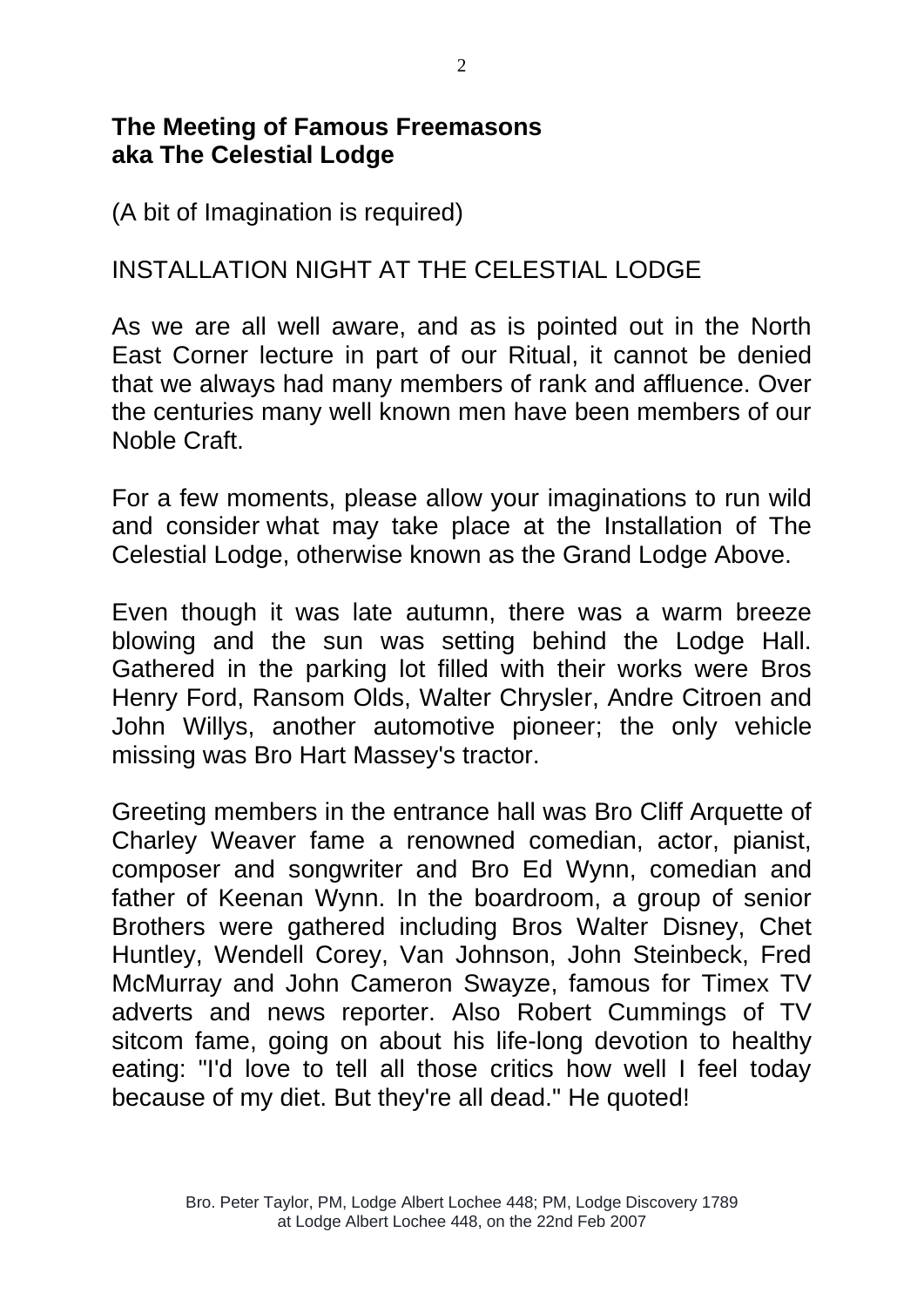King Gillette, razor in hand, passed the lodge caretaker who was having a minor problem with his vacuum cleaner, which was quickly cleared up with the help of its inventor, Bro Frank Hoover, while at the other end of the hallway Bros Emmett Kelly, the Weary Willie clown, Clyde Beatty, world famous lion tamer and all seven of the Ringling Bros were discussing the Circus.

Taking a quick look into the Banquet Hall, Bros John Molson, a Brit brewing beer in Canada, Frederick Pabst and Joseph Schlitz, both Germans brewing beer in the USA, were busy rolling in some kegs for Bro Sam Bronfman, late President of Seagrams Distillers, who was setting up the bar for the Festive Board to follow the Ceremony. Bro Colonel Harland Sanders was cooking up a storm in the kitchen and it was an easy guess that the evening meal would consist of Kentucky Fried Chicken.

The orchestra members for the dance to follow the Banquet were tuning. Members of this All-Star group included leader Paul Whiteman, known as the King of Jazz, WC Hardy, Nat King Cole, Irving Berlin, George Cohan, Cyril Stapleton, Duke Ellington, Louis Armstrong, Count Basie and Al Jolson as well as Danny Thomas, who starred in the 1952 remake of the Jazz Singer. Tonight's performance would be M.C.ed by Bro Arthur Godfrey, minus his Talent Scouts of course!

Magical Bros Harry Houdini and Harry Blackstone were setting up their props while Bros WC Fields, Oliver Hardy, Bud Abbott, Harpo Marx, and Foster Brooks, were fine-tuning their comedy routines for tonight's show which was being produced by Bros Cecil B DeMille, Flo Ziegfeld, Louis B Mayer, Hall Wallis and DW Griffiths.

A number of sports celebrities were gathering together, including Bros Abe Saperstein, creator of the Harlem Globetrotters, who was explaining his version of the game to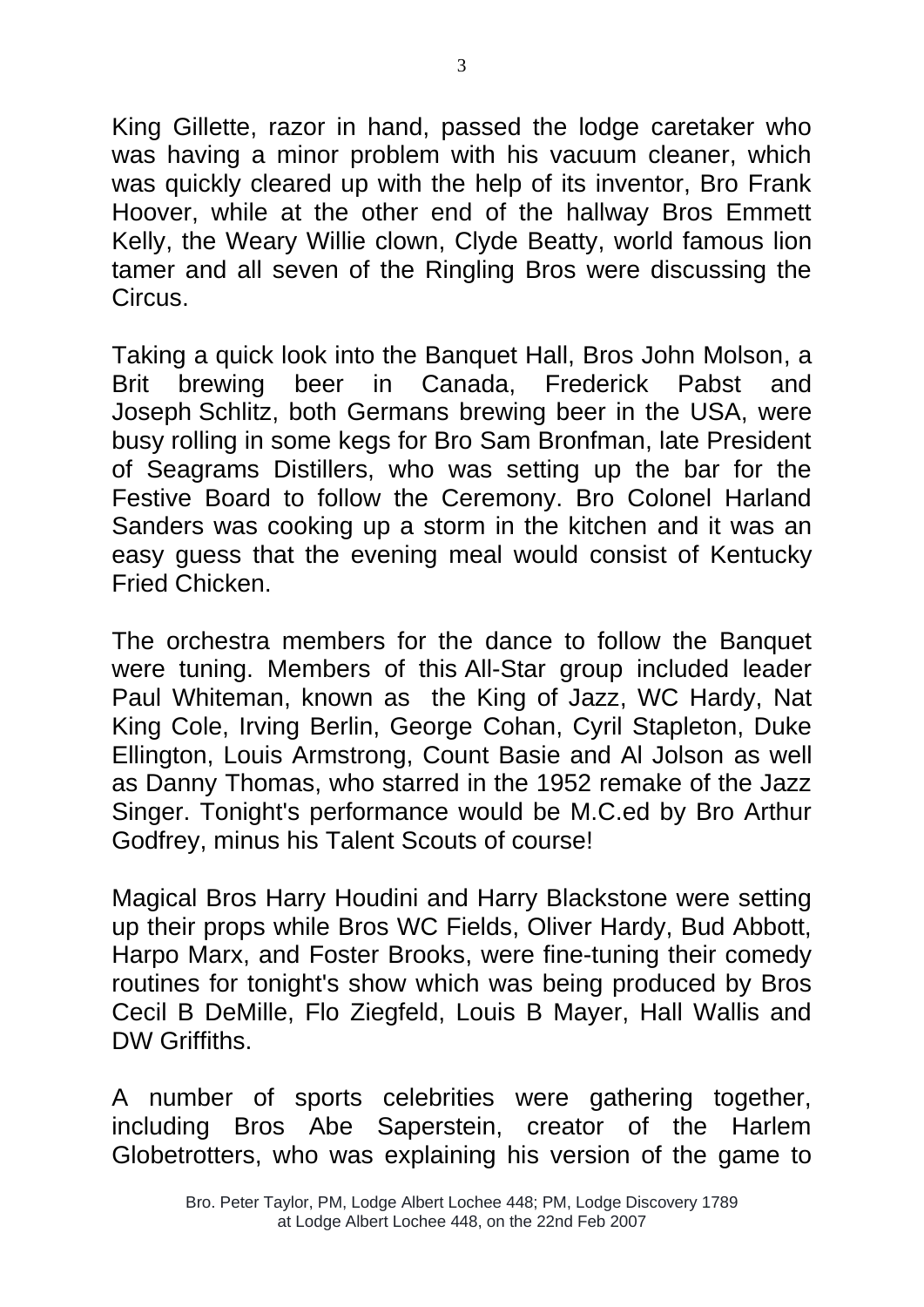Bro James Naismith, the inventor of the game. They were joined by baseballers Bros Charles Ebbetts, Ty Cobb, Branch Rickey and Cy Young, the first pitcher to be inducted into the Baseball Hall of Fame.

A little further along the hall was an array of masons dressed in knee breeches, lace cuffs and powdered wigs, others in tuxedos, including Bros Kit Carson, Davey Crockett and Buffalo Bill Cody, clad in their familiar buckskins. Chiefs Crazy Bull of the Sioux nation, Tecumseh, of the Shawnee and Joseph Brant, of the Mohawk Indians were in their native attire. Most colourful are the military uniforms of Lord Nelson, Lord Cornwallis, Captain James Cook, the Duke of Wellington and John Paul Jones. Brother Robert Dollar, Shipping Magnate and Scotsman, was taking names for a boat trip later on!

I was gazing in awe at these members of Celestial Lodge, when the Grand Master, MW Bro Winston Churchill, appeared from the preparation room accompanied by John Jacob Astor a fur trader, and who made money from real estate and opium, Luther Burbank, botanist, JC Penney, a department store tycoon, Adlai Stevenson and Jennings Bryan., both US congressmen and statesmen.

Bro John Diefenbaker, ex Canadian PM, had just signed the Tyle with one of Bro John Shaeffer's pens. He was accompanied by Robert Borden and RB Bennett; fellow Canadian Prime Ministers, and by Bro Joe Smallwood of Newfoundland.

At this time, the Director of Ceremonies, Bro J Edgar Hoover, informed the brethren that the meeting was about to come to order.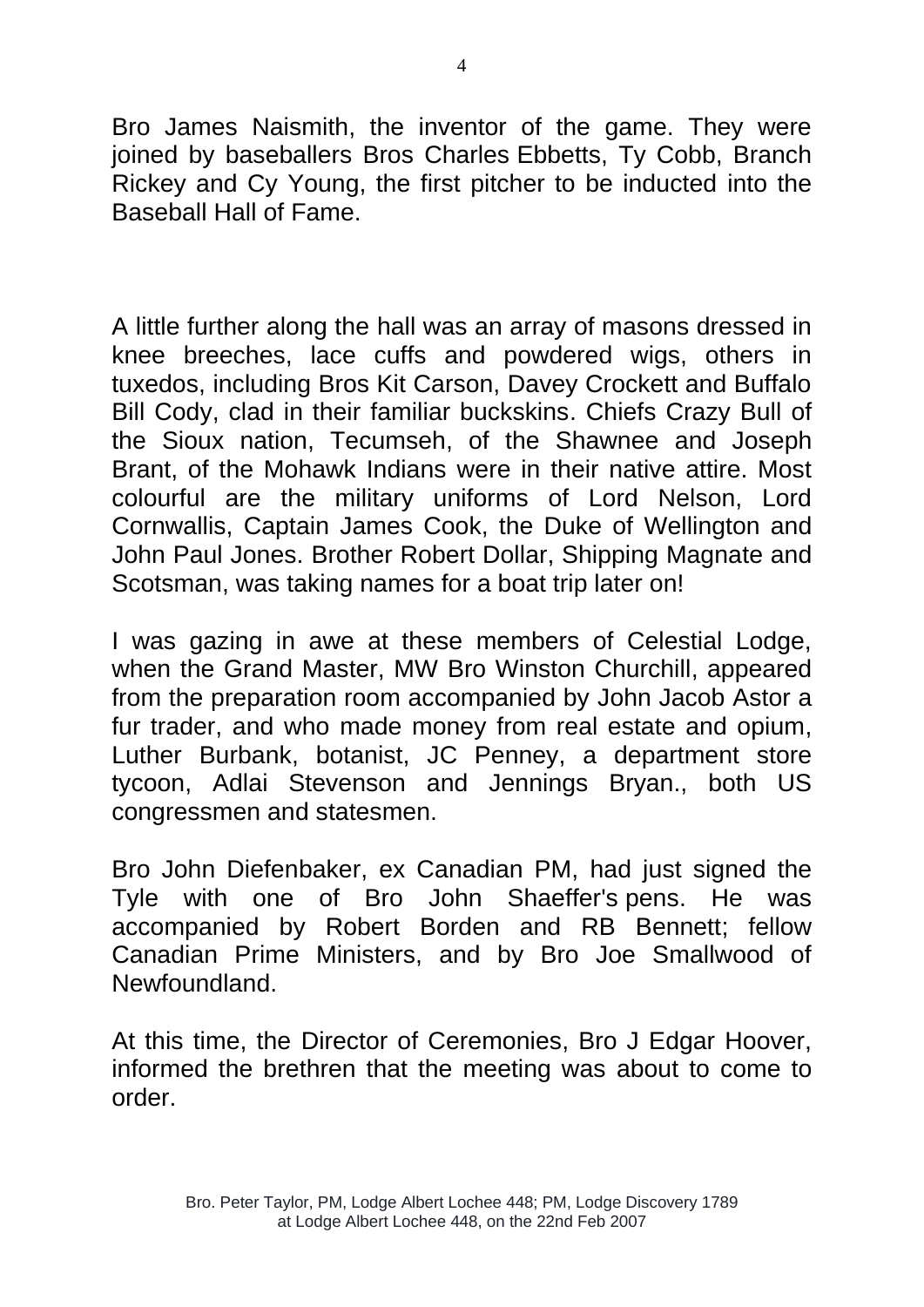On entering the lodge room the brethren were greeted by the Inner Guard, Bro Paul Revere. Seated already were polar explorers, Robert F Scott and Bro Richard E Bird of the United States, together with Norway's Henry Larsen, the North West Passage explorer.

Bro Charles Lindbergh could be seen in deep conversation with Hap Arnold, Chief of the US Air Corps, Gus Grissom the second American astronaut, Eddie Rickenbacker, the WW1 fighter pilot and Charles Kingsford-smith, another aviation pioneer. Bazil Gordon, another Scot who became America's first millionaire, was looking forward to buying them all a drink during the Harmony to follow!

From the Junior Warden's station came a burst of laughter. Scotsman Egbert Williams of vaudeville fame was cracking jokes with Bro Will Rogers and had brought broad smiles to the faces of the Royal personages gathered around him, including George 1, Frederick the Great, Gustav V of Sweden and George VI.

To the right of the Junior Warden's chair, architects Sir Christopher Wren and Robert Adam, famous for Scottish architecture, was joined by the Statue of Liberty sculptor, Frederic Bartholdi.

Bro Norman Vincent Peale, a Christian preacher, had asked Scots Peter Marshall, who became Chaplain to the Whitehouse, and John McCormick, Moderator of Assembly of the Church of Scotland, to assume the Chaplain's duties this evening. They were in deep conversation with the DuPonts, Peter and Victor, and the Rothschilds, James and Nathan, as well as Scottish Philanthropist Bro Archibald Russell who was also lending an attentive ear.

Gathered around the Secretary's desk, Bro Rudyard Kipling was discussing the evening's proceedings with the Immortal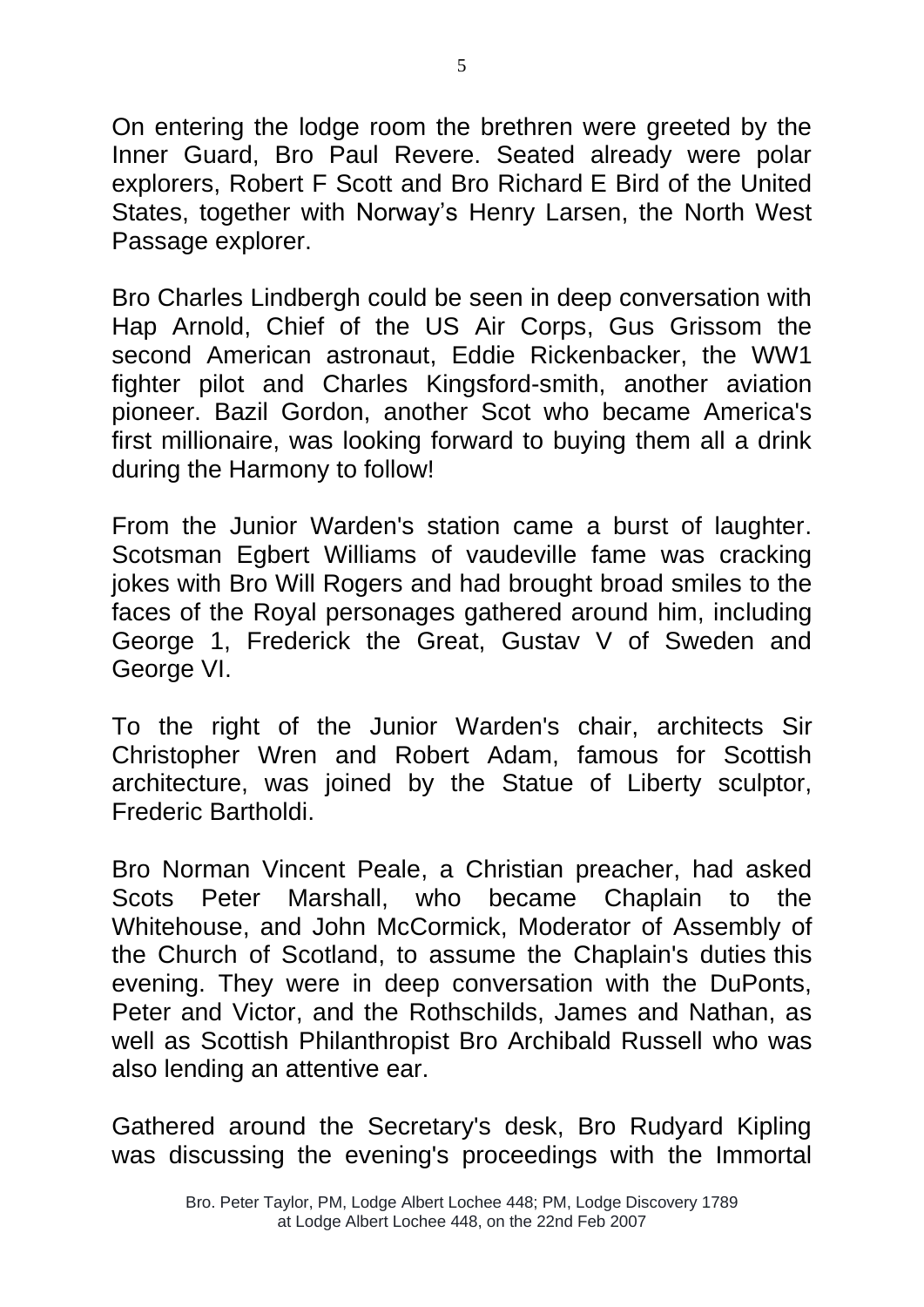Bro Robert Burns, who was to give one of the Charges assisted by Bro Mark Twain. Also taking part were Bros Conan Doyle, Walter Scott, Samuel Johnson, Alexander Pope and Robert Service. Andrew Bell of Edinburgh with Colin MacFarquar an Edinburgh printer was discussing publishing their material, along with Encyclopaedia Britannica editor and fellow Scotsman Bro William Smillie.

The Grand Organist, Wolfgang Amadeus Mozart, was discussing last minute changes with Bros Gilbert and Sullivan. Of course, Bro Harry Lauder was reminding them that he was the first ever entertainer to sell a million records!

Bros Clark Gable, Peter Sellers, Wallace Beery, Douglas Fairbanks and Brian Donleavy were discussing boxing with champions Jack Dempsey, Jack Johnson and Sugar Ray Robinson. Another small group, in the persons of Bros John Wayne, Hoot Gibson and Tom Mix, were listening to the exploits of Bro William Thaddeus Phillips, also known as Butch Cassidy.

The founding members, Bros George Washington, Guiseppe Garibaldi, Italian general and freedom fighter, Benito Juarez, 5 times Mexican President, John Hancock, Benjamin Franklin, (both their signatures are on the American Declaration of Independence), and Sir John A MacDonald, the Glaswegian who became Canada's 1st Prime Minister were seated in the East. Along with special places which had been created for Bros John Forbes and John Skene of the Aberdeen Lodge who were the first known Freemasons in America!

They have been joined by Sir Stamford Raffles, founder of Singapore. Generals, Omar Bradley, Jimmy Doolittle, George C Marshall, John Pershing and Douglas McArthur, take their seats next to Franklin Roosevelt and Harry Truman. The Lodge Treasurer, Bro Henry Knox, a book seller who became the US Secretary of State for War was busy collecting dues, like all